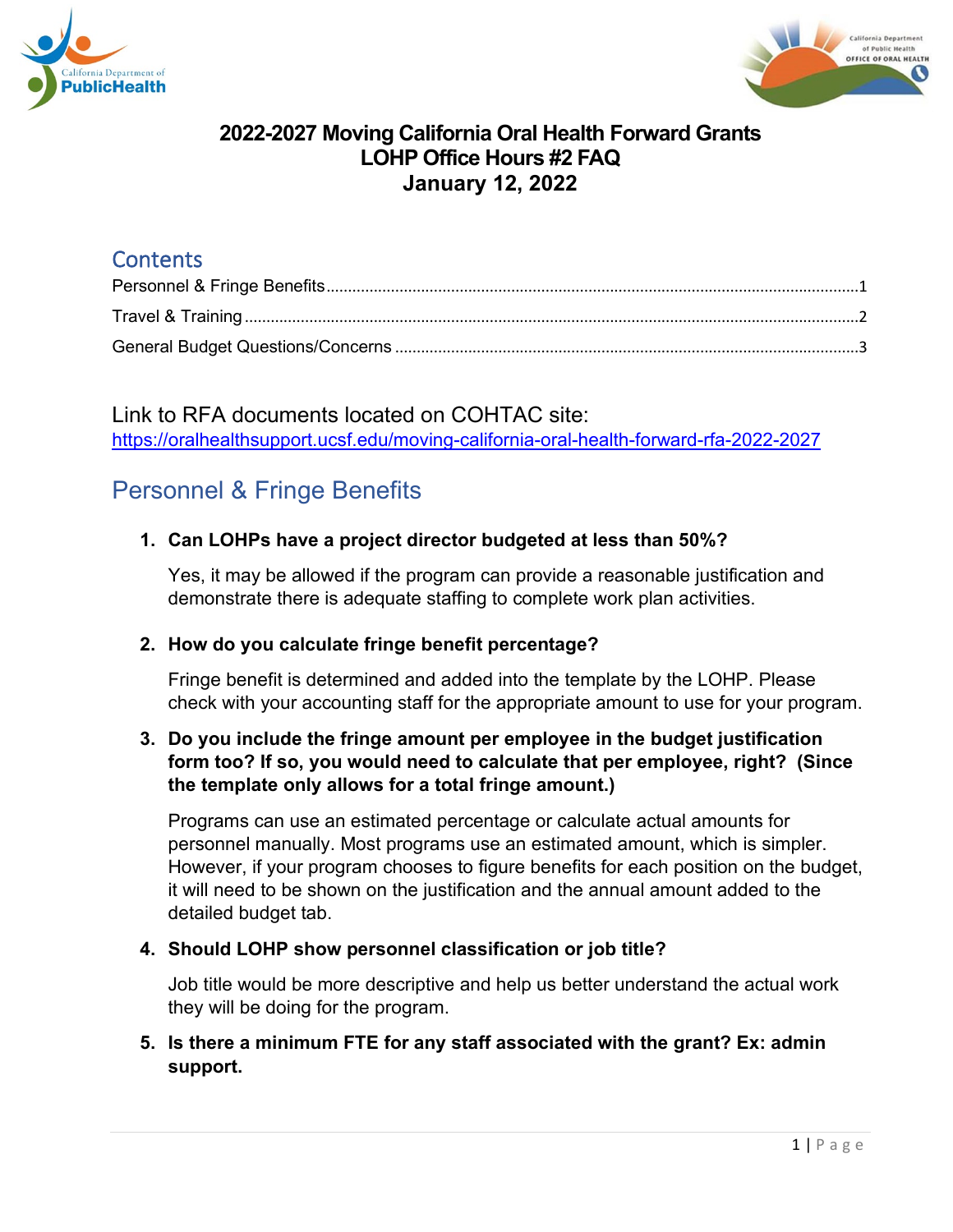



The only required FTE percentage is for the Project Director at 50%. Exceptions can be requested, but LOHP must be able to provide justification and demonstrate the activities in the workplan will be completed.

## **6. Can the 50% FTE be split between a Project Director and a Project Coordinator?**

This is subject to review. Please provide justification.

#### **7. Can Project Directors salary be In-Kind?**

Yes

# <span id="page-1-0"></span>Travel & Training

**1. Will the Project Director meeting happen in-person this year (2022)? Planned for in-person in future years?** 

The Project Director's Meeting will be virtual this year. The decision for future years has not been made yet, but you can budget for it.

# **2. Are there any required trainings that will require travel in this next grant cycle?**

The only attendance required annually is the Project Directors meeting, which will be virtual this year. However, once it is determined it is safe to hold meetings in-person this will change. We are anticipating holding an Oral Health Summit in Spring of 2023. It will more than likely be held in Sacramento. Stay tuned for more information**.**

# **3. For Project Director meetings, should we budget for two people annually?**

You can budget for two people to attend the meeting each year. However, that is subject to change. Instructions will be sent out with the meeting notices to provide additional information.

# **4. Can you provide more information on how to fill out the training/conference training section in the justification? Is there a list of CDPH OOH trainings or other approved trainings/conference that we can look at?**

For assistance filling out this or other sections of the budget, please reach out to your grant manager and program consultant. A list of staff assignments has been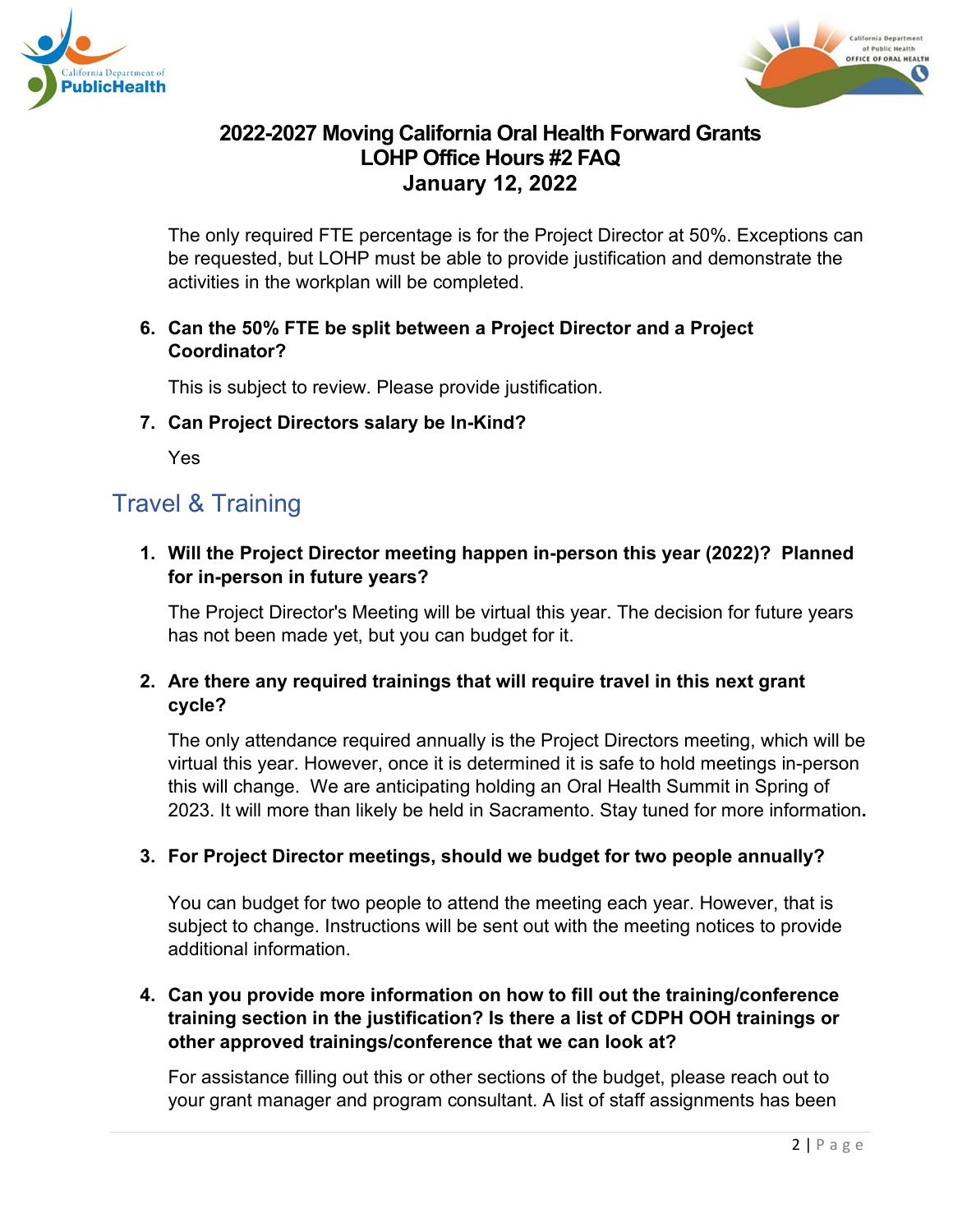



provided. There is no list of trainings, but notices are sent through our distribution list as trainings come up.

#### **5. Do we know where the National Oral Health Conference (NOHC) will be in 2022 and 2023?**

In 2022, the NOHC is in-person *only* and being held in Texas which is a restricted state per [AB 1887.](https://oag.ca.gov/ab1887) We have not received information on future years.

#### **6. Do we know if the NOHC will be offered virtually in 2022?**

We confirmed there is no virtual option this year.

## **7. Is there an orientation for new Project Directors, separate from the regular Project Director's meeting?**

Nothing has been scheduled, but we will consider the suggestion.

#### **8. Will the Summit 2023 be held in Sacramento?**

Likely yes, but we are still in the early planning stages and will share more information as it is decided.

# <span id="page-2-0"></span>General Budget Questions/Concerns

#### **1. Will no-cost extensions be allowed for purchase of equipment or referral systems if the process has been delayed within the County?**

A no-cost extension may be allowed for these items if justification can show how these items contribute to completion of work plan activities. Please contact your grant manager/program consultant.

# **2. What are indirect costs?**

Indirect Cost Rates (ICR) are overhead and/or below-the-line costs. Each County has a negotiated ICR with CDPH that can be found on the [COHTAC website](https://oralhealthsupport.ucsf.edu/moving-california-oral-health-forward-rfa-2022-2027) (Appendix 13). You can check with your budget or accounting office to see what is included in your County's negotiated ICR.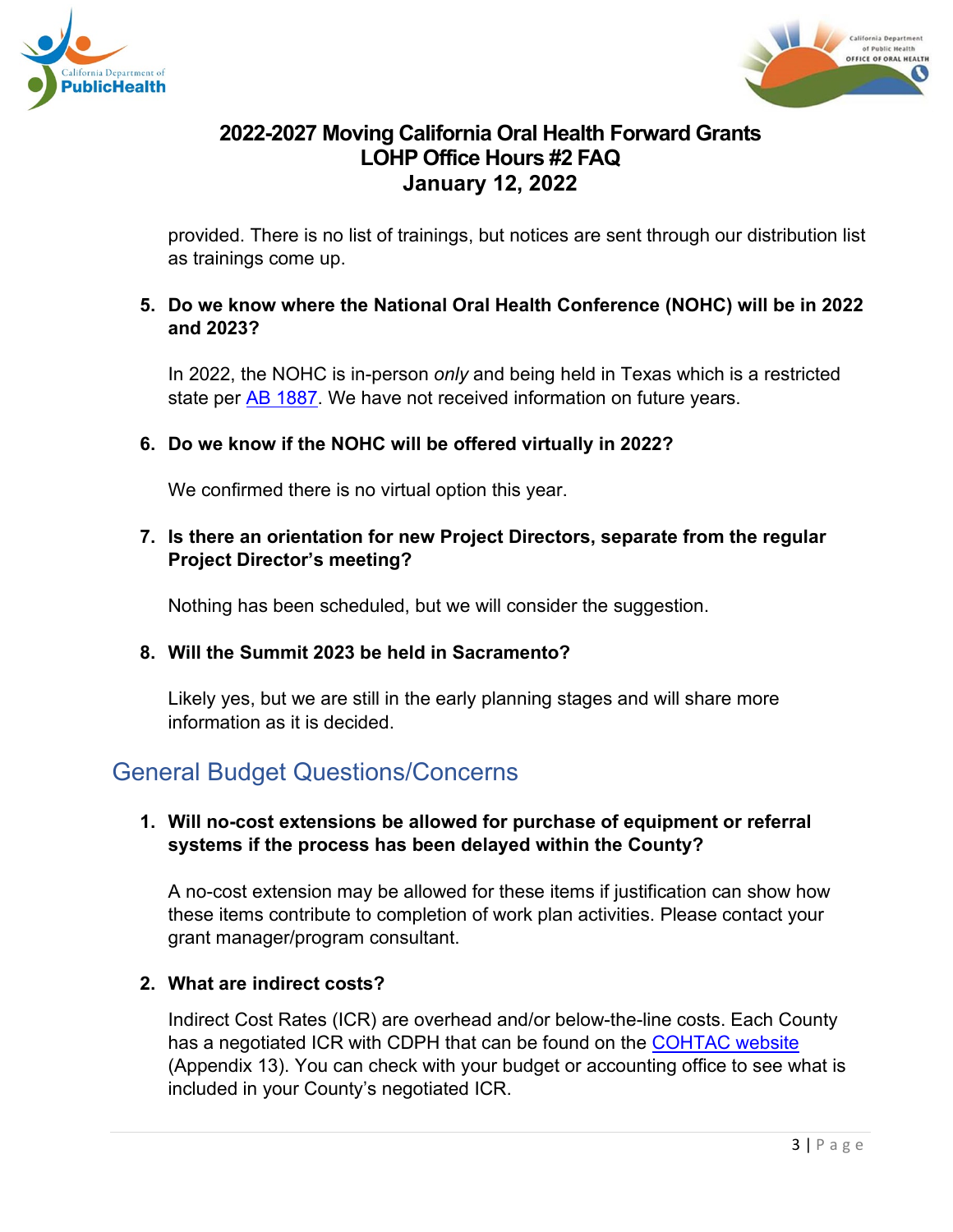



## **3. Is there any possibility of increased funding if some LHJs decide to not move forward with the program?**

No. All 61 LHJ or their designees have applied for LOHP funding.

## **4. Are we allowed to carry over unspent funds into the next budget year, same as what we had last grant cycle?**

Funds can roll forward during a grant term. Funds from the current grant term cannot be transferred to the next term, but we will consider a no-cost extension to allow additional time to complete activities.

**5. We have issues with wages growing through the years and the grant amount stays the same. It makes it hard to still do the same level of work because FTEs and/or materials costs must be reduced. While this can be workable within a grant cycle, why is this not addressed with each subsequent grant cycle, especially if deliverables are the same or increased?**

We understand rising personnel costs can be an issue; however, we only have a set amount in our budget for LOHPs. Prop 56 funds are stable and do not increase. When additional funds become available, we hope to provide additional funding opportunities.

Additionally, Prop 56 funds are meant to be seed or starter money. Training has been held and will continue to teach how to leverage these funds. Please keep an eye out for these opportunities.

# **6. We will need the contract prior to sending to the Board of Supervisors (BOS). Do we know when those will be received?**

The grant managers are working on developing the contracts. These require approval from the CDPH Contract Management Unit to send out for signature. We plan to have these approved agreements to LOHPs by the end of March or sooner.

**7. Do you all foresee any additional funding coming through in 2022-2027 to help LOHPs update the plans we're asked to update (or create if they don't exist): Needs Assessment, Strategic Plans, Evaluation Plans, etc.? Needs Assessments can run ~\$35-45K if they're robust, with a published report, etc.**